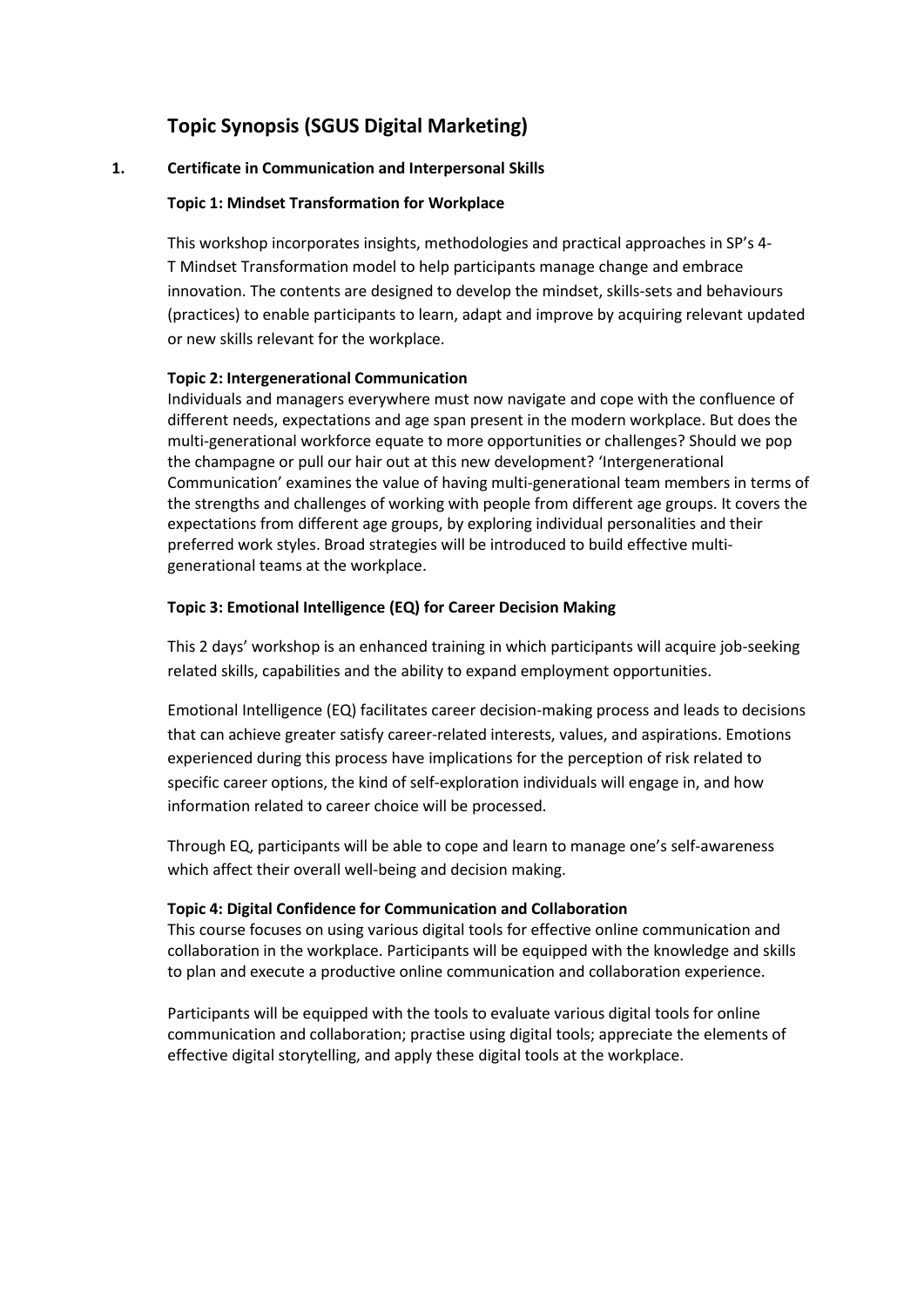# **2. Certificate in Introduction to Analytics, Cyber Security, AI and Blockchain**

# **Topic 1: Fundamental Data Analysis Using Excel 2016**

The objective of the course is to equip learners with relevant skills to use Excel for the purpose of organize and analysing data for visual presentation and improve decision making in business development.

By the end of the course, learner will have:

- An understanding of how to apply most commonly used statistical and lookup functions;
- The ability to gather data and organize the data for analysis in business;
- The know-how on how to generate and interpret charts;
- Be able to build dashboards using PivotTables and PivotCharts; and
- Skills in using Excel What-If Analysis and Data Analysis tools for generating different scenarios of business environment and aiding decision making.

# **Topic 2: Essential Statistical Analysis**

The course aims to equip the participant with the following:

Knowledge and Understanding: An understanding of the main basic principles for preparing data for statistical analysis; carry out and interpret statistical analysis such as exploratory analysis and testing for differences and associations.

Intellectual skills: Skills in problem solving, data analysis and evaluation methods through lectures, practical, and independent reading.

Practical skills: Skills in using social science datasets and practical experience of sampling and data analysis including using software (Excel or Minitab Express).

Transferable skills and personal qualities: Data handling, interpretation and reporting of statistical analysis. Social statistics and data analysis skills are highly in demand in the labour market. This will also aid the student in the development of their communication and team working skills.

By the end of the course, learners will be able to:

- Organize, manage and present data
- Use and apply basic specific statistical methods to infer data, such as estimation, testing for difference and association.
- Use appropriate statistical software for data analysis
- Analyse and interpret statistical output and charts.

# **Topic 3: Visual Analytics using Power BI**

The course aims to equip the participant with the following: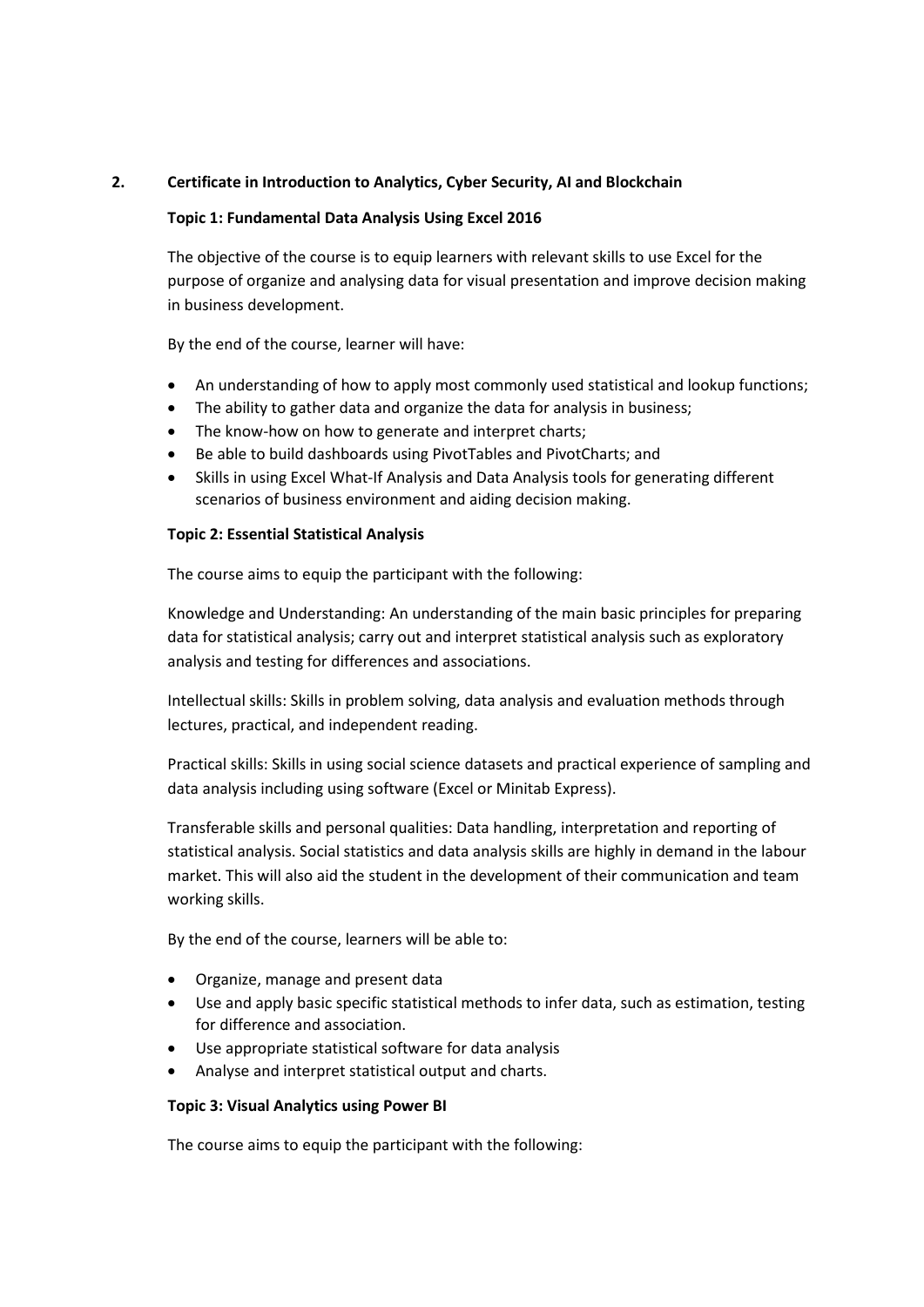Knowledge and Understanding: An understanding of how a dashboard works; its advantages and disadvantages and how it will be useful at workplaces.

Intellectual skills: How to apply the knowledge received during the course in developing the dashboard and using DAX functions, filters etc.

Practical skills: Participants will be developing their own dashboard. This exercise will enable them to show their creativity, skills obtained from the course and a satisfaction from attending the Power BI course.

Transferable skills and personal qualities: The knowledge and skills acquired from this course can be used at workplaces especially for those involved in KPI reporting, dashboard development or someone who have regular management meetings.

By the end of the course, learners will be able to:

- Upload data & and create data models
- Use DAX functions to enhance dashboards
- Associate links between variables for visual and descriptive analytics
- Find hindsight and insights from dashboard

#### **Topic 4: Cyber Security for Non-IT Professionals**

The objectives of the course is to create awareness and understanding of common cyber threats, both at home and at work. Typical mitigation methods will be discussed to help participants make better use of the available cyber security tools to protect themselves against cyber adversaries.

Upon completion of this course participants will be able to:

- Relate what is Cyber Security what are at stake
- Examine common threats (e.g. Phishing, malware)
- Use common mitigation methods
- Use basic wireless and smartphone security
- Outline security related laws (e.g. PDPA, CMA)

#### **Topic 5: Introduction to Blockchain**

This course aims to equip participants with a strong fundamental knowledge on Blockchain technology and educate them on the underlying mechanisms that make up a blockchain. Participants will also be familiarized with certain cryptocurrencies, such as Bitcoin to augment their understanding of Blockchain Technology.

Upon completion of this course participants will be able to:

- Explain the fundamental principles of Blockchain Technology.
- Describe and appraise the encryption technology used in Blockchain.
- Develop a crypto currency wallet and complete a transaction.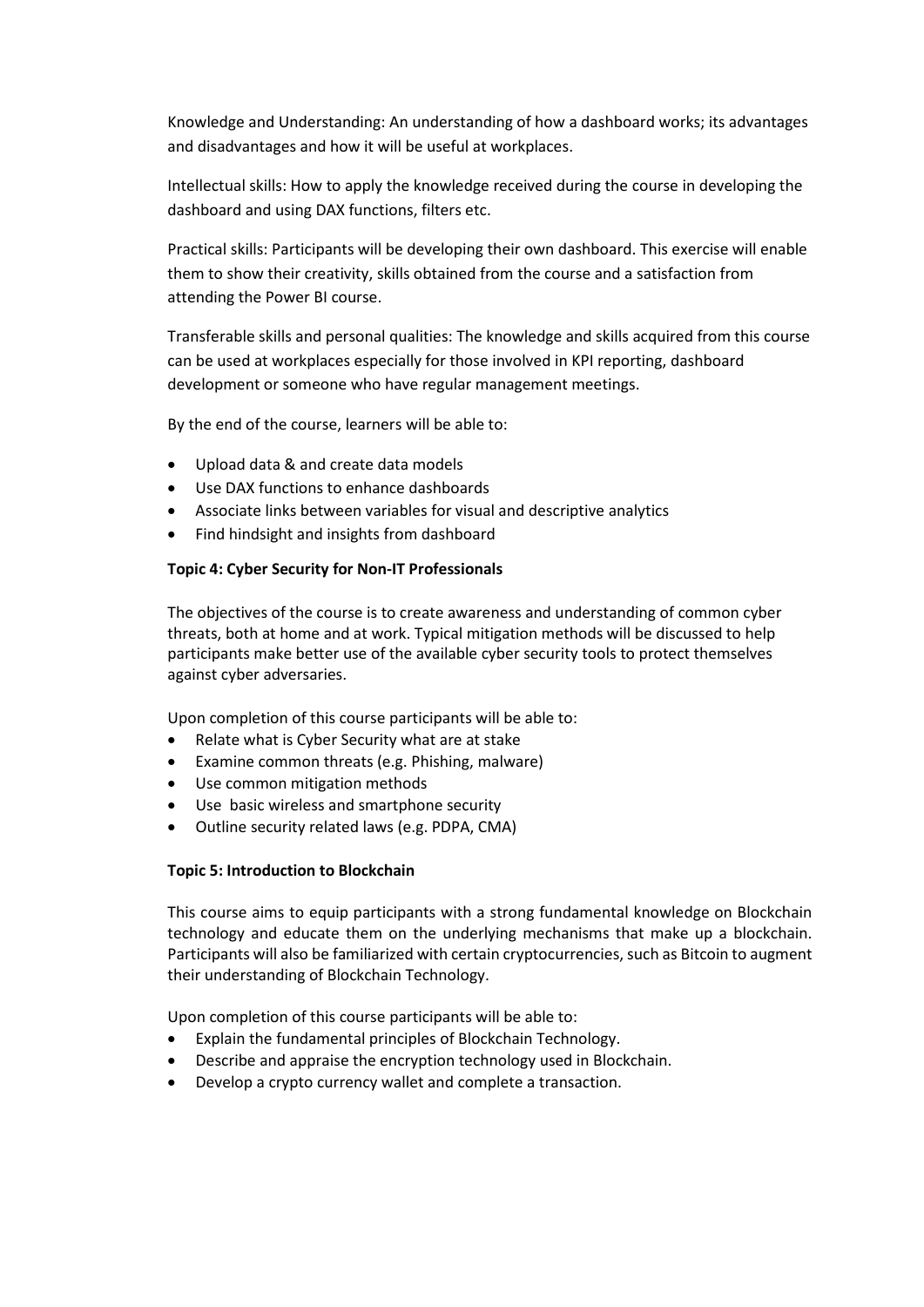# **Topic 6: Introduction to AI and Machine Learning**

This course aims to introduce artificial intelligence (AI) and machine learning (ML). The course focuses on learning how to apply AI and ML to solve real-life problems. Through practical sessions, participants will experience the setting up and use of a simple machine learning tools that do not require coding.

Upon completion of this course participants will be able to:

- Illustrate the project workflow in a machine learning project
- Classify and frame industry problems as supervised learning or unsupervised learning problems
- Select suitable machine learning algorithms
- Use online/cloud-based machine learning tools

# **3. Certificate in Essential and Emerging Skills for Employability**

# **Topic 1: Getting ready for Your Next Job**

This course equips participants with the essential job search skills, knowledge and tools that will allow them to present themselves positively on paper, in person and on professional networking sites.

Participants will learn how to craft resumes that get the attention of prospective employers and recruiters and pivot their experiences to succeed and leave a good impression at job interviews (face-to-face or digital). This course also helps jobseekers to get started on using the popular professional networking site, LinkedIn, to create a professional brand for job search and networking.

# **Topic 2: HR for Non-HR Professionals**

The 1-day workshop will introduce participants to what Human Resource Management is about, key Human Resource functions and how it impacts business success. Using an interactive approach, participants will gain a better understanding and exposure of the HRrelated issues that they may face as a manager or employee spanning recruitment, development, engagement and separation from the firm.

# **Topic 3: Finance Fundamentals**

A basic knowledge of finance is essential for any non-financial professionals to function effectively in his/her current capacity. The ability to understand finance is not only useful as a life skill, but a much needed requirement for non-financial professionals occupying or about to assume a greater leadership role in the organization.

The 1-day course allows participants to:

- Interpret financial information correctly for decision-making
- Understand the impact of your decisions and actions (or non-action) on the "bottom-line" performance of your organization
- Bridge your communication gap with colleagues from the finance department
- Understand the common yardsticks used in project evaluation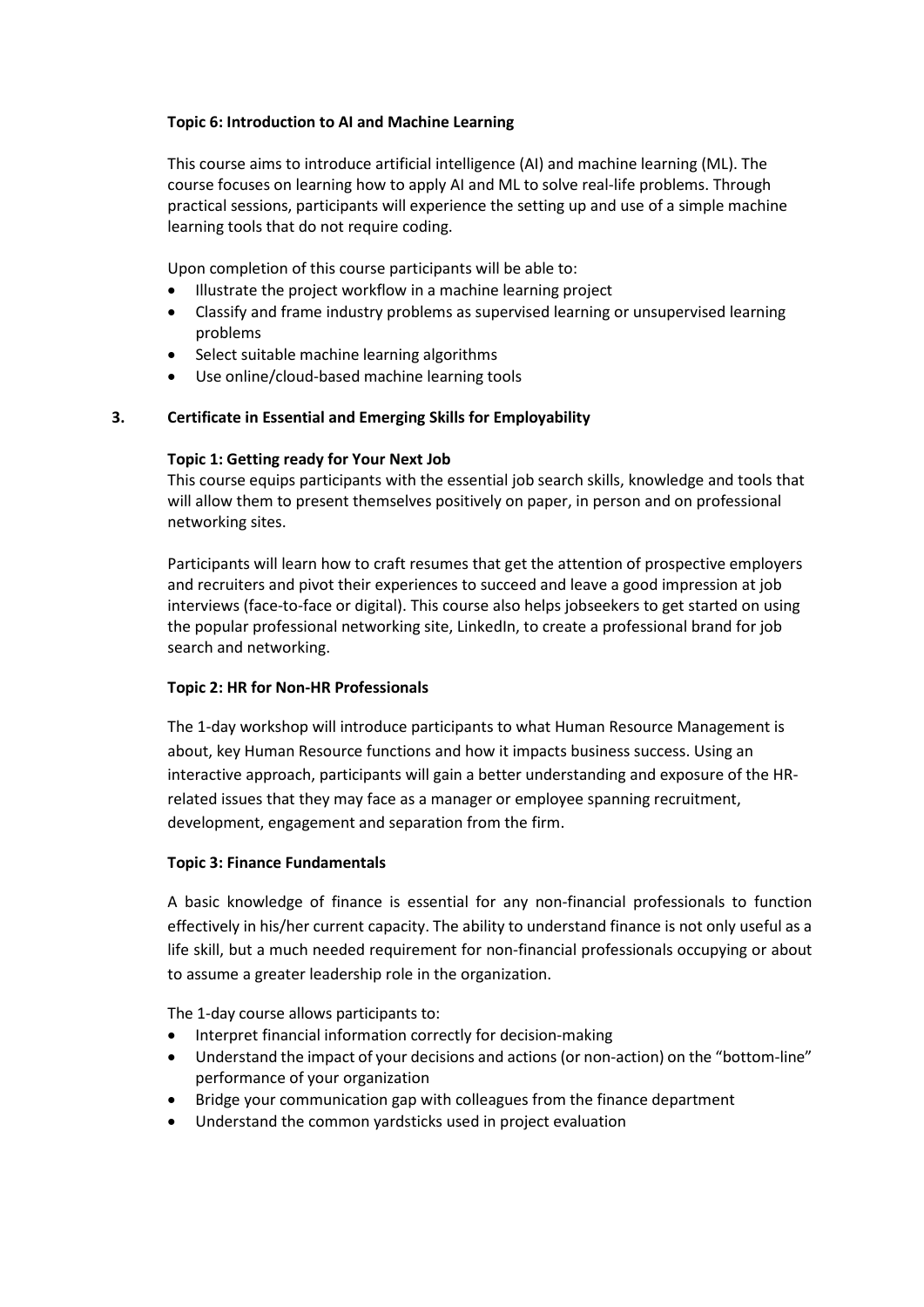#### **Topic 4: Design Thinking for Business Innovation**

Businesses, social entrepreneurs, and other innovators have used human-centered design for decades to create solutions for many different types of challenges. This workshop will teach you the human-centered design process so you can be more people-centric when problem solving.

In this two day workshop, tools such as Deep User Interview, Persona, Gmap and Rapid Prototyping will be introduced to identify and execute opportunities for growth and innovation.

# **Topic 5: Robotic Process Automation**

Robotic Process Automation is the application of technology that allows employees in a company to configure software or a "robot" to capture and interpret existing applications for processing a transaction, manipulating data, triggering responses and communicating with other digital system. This course will show how businesses can automate some of the internal process to bring about an improvement in productivity and get employees to move up the work value chain. This 1 &  $\frac{1}{2}$  day course aims to equip participants with the skills to easily create useful RPA scripts to automate their own desktop processes, without coding or programming knowledge. They will learn how to achieve this.

#### **Topic 6: Digital Marketing with Personal Branding**

This course introduces students to tools for establishing a personal brand online and importance of establishing digital marketing strategy to promote their own personal brand.

#### **4. Certificate in Sectoral Fundamentals for Digital Marketing**

#### **Topic 1: Principles of Marketing**

Provides a broad overview of the marketing discipline to provide both marketing and nonmarketing personnel with a better perspective of the marketing function and the marketing management process. Topics covered include the elements of the marketing mix, the marketing environment, market opportunity analysis, marketing information systems, target marketing and marketing management philosophies

#### **Topic 2: Consumer Research & Analytics**

Provides students with an understanding of the scope and process involved in Consumer Research. This module will enable students to conduct a comprehensive consumer research exercise and interpret data from consumer research. This module will also cover how customer analytics help decision makers make key business decisions

#### **Topic 3: Integrated Digital Marketing Communications**

This module aims to provide students with an understanding of the integrated role digital marketing has within a marketing mix strategy & communications framework. Students will be taught core topics & principles in digital marketing and marketing communications; with an emphasis on emerging tools such as content marketing, user journey mapping, online public relations & digital campaign reporting to enhance customer lifecycles within a full marketing communications strategy